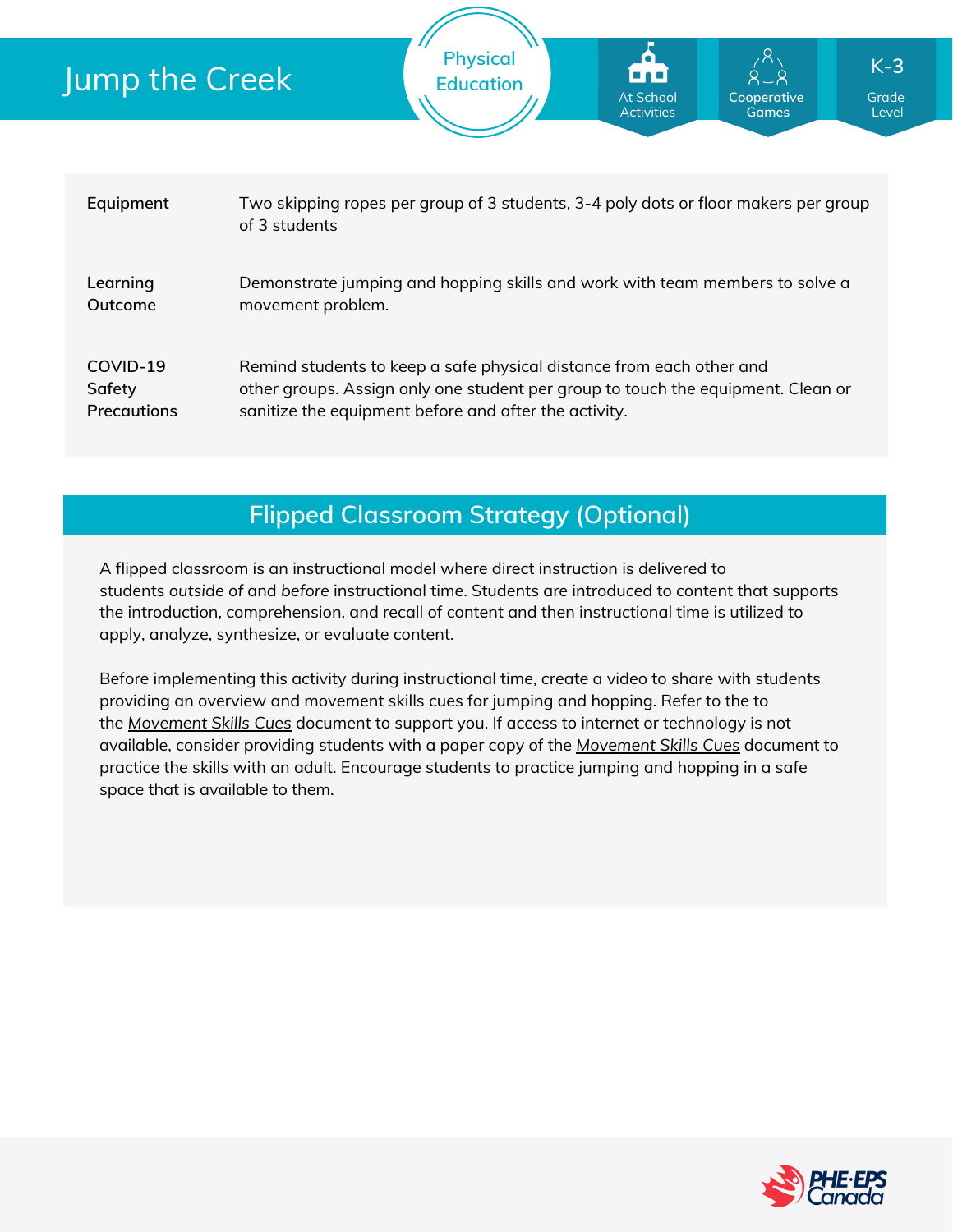## Jump the Creek

**Physical Education**

## **Activity Description**

As a large group, review how to perform the skills of jumping and hopping. Encourage students to find a safe space away from others and practice jumping and hopping. If utilizing a flipped classroom approach, remind students to apply the cues they learned or reviewed in the video or document.

Divide students into group of three. Invite each group to find a safe space away from other groups. For each group, place two skipping ropes on the ground, approximately half a meter apart, and 3-4 poly dots or floor markers to the side of the skipping ropes.

Explain to students that the objective of the activity is for all of their group members to jump over the creek (skipping ropes) and get to the other side safely. Share that throughout the activity the amount of water in the creek will expand and students must continue to support their group members with jumping the creek safely. For older students, consider providing each group member with a specific role in the activity. Explain each of the roles below and assign each group member a role:

**Equipment Manager** – collects and places the equipment **Encourager** – provides positive encouragement **Coach** – takes suggestions from the group and makes decisions

Begin the activity by having group members taking turns jumping over the creek with the skipping ropes half a meter apart. After groups have had a few opportunities to do this, share with students that there has been a big rainfall and the creek has widened due to amount of rainfall. For younger students, move around to each group widening the distance between the skipping ropes to one meter. For older students, ask the Equipment Manager in each group to move the skipping ropes a bit wider so the skipping ropes are approximately one meter apart. Continue this process providing groups with an opportunity to jump the creek at new distances before widening the distance due to the amount of rainfall.

When the distance of the creek gets too wide to jump, invite groups to choose to place one poly spot or floor marker as a rock to hop onto to make it to the other side. When groups place a poly spot in the creek, communicate clearly that their movement across the creek transitions from jumping to hopping. For younger students, assign one student per group to place the poly dots. Remind older students that the Equipment Manager should be the only one to touch the poly dots.

Continue widening the distance between the skipping ropes and allowing groups to work together to solve how they would like to place additional poly spots down hopping onto them from one side of the creek to the other.



Grade Level

K-**3**

**Cooperative Games**

At School Activities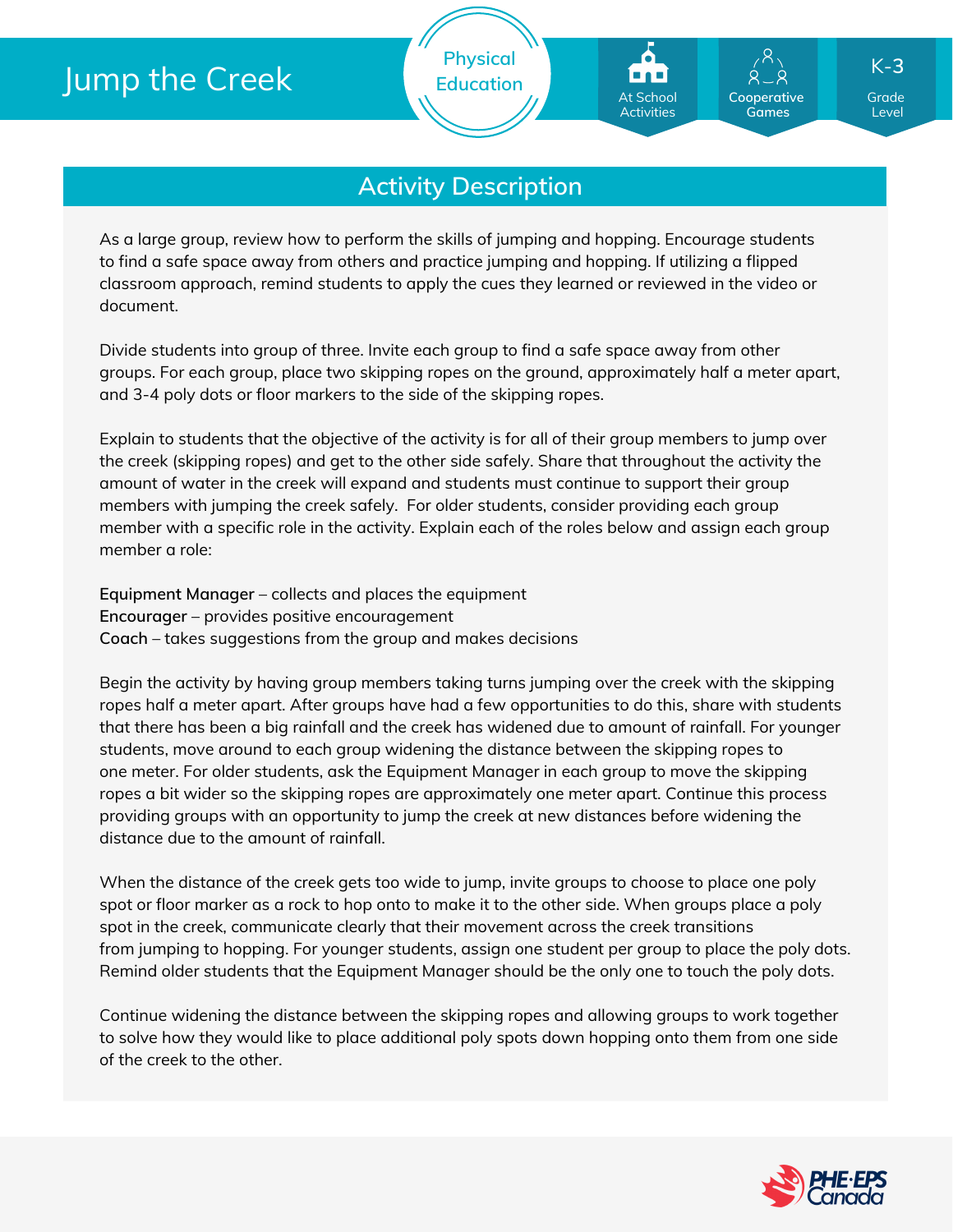## Jump the Creek

**Physical Education**



**Cooperative Games**

Grade K-**3**

Level

# **Physical Education**



### **MOVE**

**Develop psychomotor skills, tactics, and strategies that facilitate a variety of physical activities across diverse environments.**



#### **THINK**

**Develop cognitive skills and strategies for a variety of movement contexts that facilitate critical thinking, decision making, and problem solving.**

**Develop affective skills and strategies that facilitate healthy and safe relationships with themselves, with**



#### **others, and with their environment. ACT**

**FEEL**

**Practice behaviour skills and strategies that facilitate movement competence and confidence.**



## **Competencies Reflection Questions**

Reflection is important to support learning during physical education. Consider asking students the reflection questions below and discuss the answers together.

- *How did your group decide where to place the first poly dot or floor marker? What about the other poly spots or floor makers?*
- *How did your group work as a team throughout the activity?*



## **Inclusion Considerations**

Modifications can be made to a variety of activity components to ensure inclusion. As you plan activities, consider how everyone can be involved and how to modify or adapt the activities to ensure the full inclusion of all. The STEP framework provides modifications to the following activity components space, task, equipment, and people.